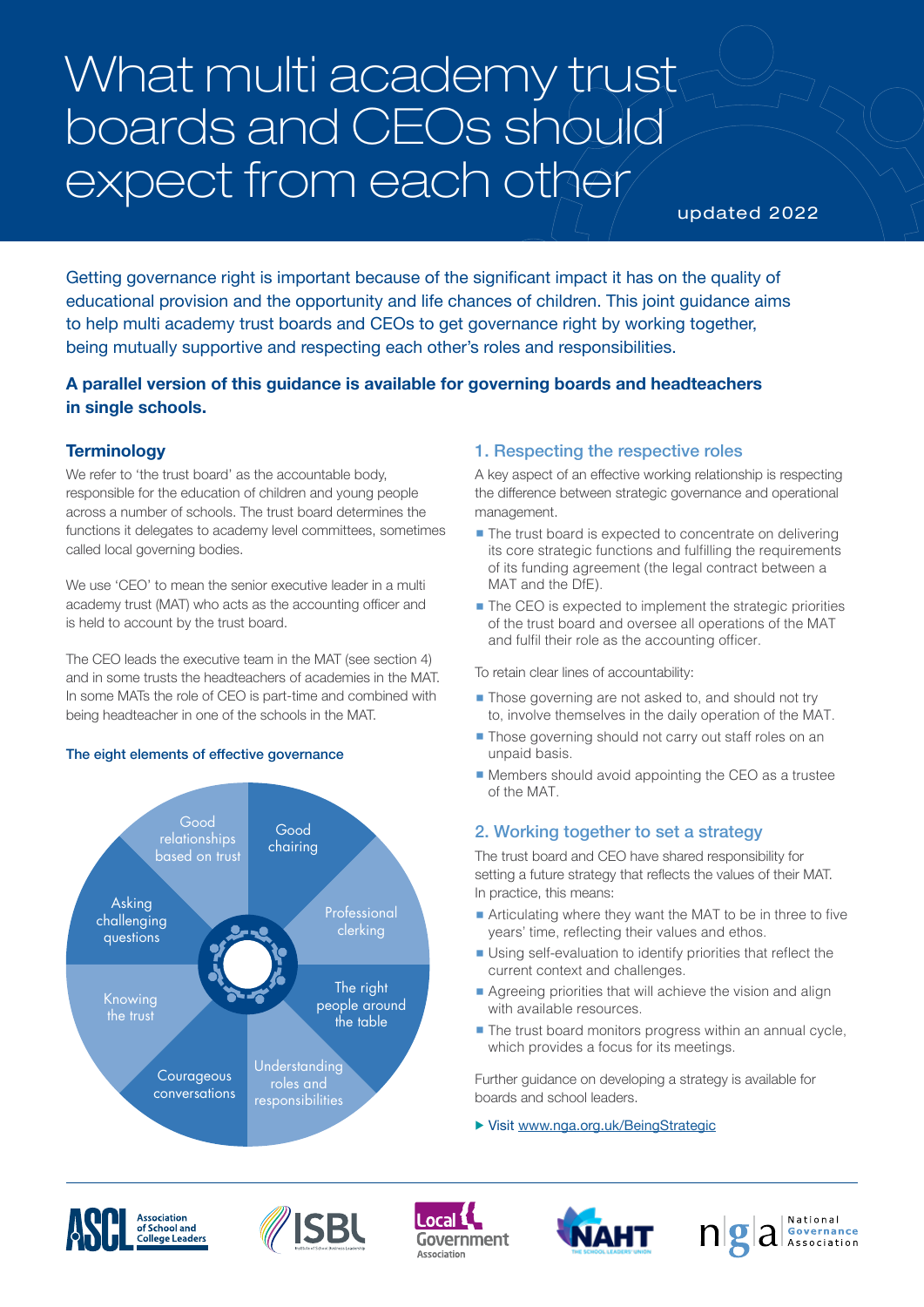### Organisational identity

The culture of an organisation should flow from its values and ethos.

The trust board and CEO share responsibility for promoting and communicating the values and ethos of the trust as one organisation, which should be viewed as non-negotiable by individual academies regardless of their context and how much autonomy they are afforded.

## 3. Engaging stakeholders

Meaningful engagement with stakeholders – pupils, parents, staff and the wider community – helps the trust board to make informed decisions and build trust and shared ownership in those decisions.

The trust board and CEO, working with the academy committees of governance, share a commitment to building and maintaining key stakeholder relationships, modelling openness and transparency and developing lines of communication, thus creating the conditions for:

- a diverse trust board
- $\blacksquare$  local knowledge to be valued
- $\blacksquare$  meaningful, trust-wide engagement (eg surveys and consultations)
- $\blacksquare$  full participation
- informed decision making

#### Listening to the academy committees

The trust board is expected to develop regular and appropriate channels of communication which ensure academy committees feel valued and stakeholder voices are heard.

#### Participating in inspections

Dependent on the scheme of delegation and the role of academy committees, the trust board is expected to make itself available and participate in meetings with Ofsted inspectors and inspection feedback meetings. The level of trustees' participation will depend on the scheme of delegation and the role of academy committees.

The CEO is expected to support the participation of the trust board in inspections by requesting meetings are held at the beginning or end of the school day to maximise attendance.

## 4. Ensuring your trust is a great place to work

Staff are the most valuable resource in a MAT and the largest area of expenditure in the budget. The trust board is the legal employer of all the staff in a MAT, and has a duty of care under employment and health and safety legislation. The CEO builds, leads and develops an executive team – across a range of appropriate disciplines – through which they deliver improvement and compliance across the MAT.

The trust board and CEO have a shared responsibility for creating the leadership culture and climate necessary for the trust to be recognised as a great place to work. This means:

- complying with employment and equalities legislation
- **•** promoting safeguarding, transparency and equality of opportunity
- avoiding discriminatory practice
- HR policies being applied consistently
- ensuring policies and their implementation promote a positive culture
- $\blacksquare$  recognising, encouraging and rewarding talent
- tackling workload issues
- $\blacksquare$  engaging with staff to bring about improvement

#### Discharging your duty of care

The trust board is expected to exercise its duty of care towards the CEO and support their work-life balance. This means monitoring the impact of strategies and initiatives that promote a positive and sustainable workplace and ensure a safe and secure working environment.

#### The CEO's annual appraisal

The trust board and CEO share the responsibility for ensuring that the appraisal process serves not only as a mechanism for accountability but also as an opportunity to provide support and encourage development. This means ensuring:

- a panel of appraisers who are suitably trained
- any external advisor is suitably experienced and trained
- **•** objectives linked to strategic priorities
- $\blacksquare$  performance is monitored consistently over a twelve-month period
- $\blacksquare$  an annual appraisal meeting and six-month review
- $\blacksquare$  issues are dealt with on an ongoing basis
- CPD is encouraged are needs are met
- $\blacksquare$  pay progression is dealt with promptly and effectively

#### Monitoring staff wellbeing across the MAT

The trust board is expected to have an overriding concern for the wellbeing of all staff across the MAT and monitor the impact of strategies and initiatives that promote a positive and sustainable workplace culture.

The CEO is expected to model a positive and sustainable workplace culture to staff across the MAT and seek to reduce unnecessary workload.

#### 5. Making governance effective

#### Governing principles

The trust board and CEO are expected to:

- $\blacksquare$  act in accordance with the seven principles of public life
- **follow the Charity Governance Code**